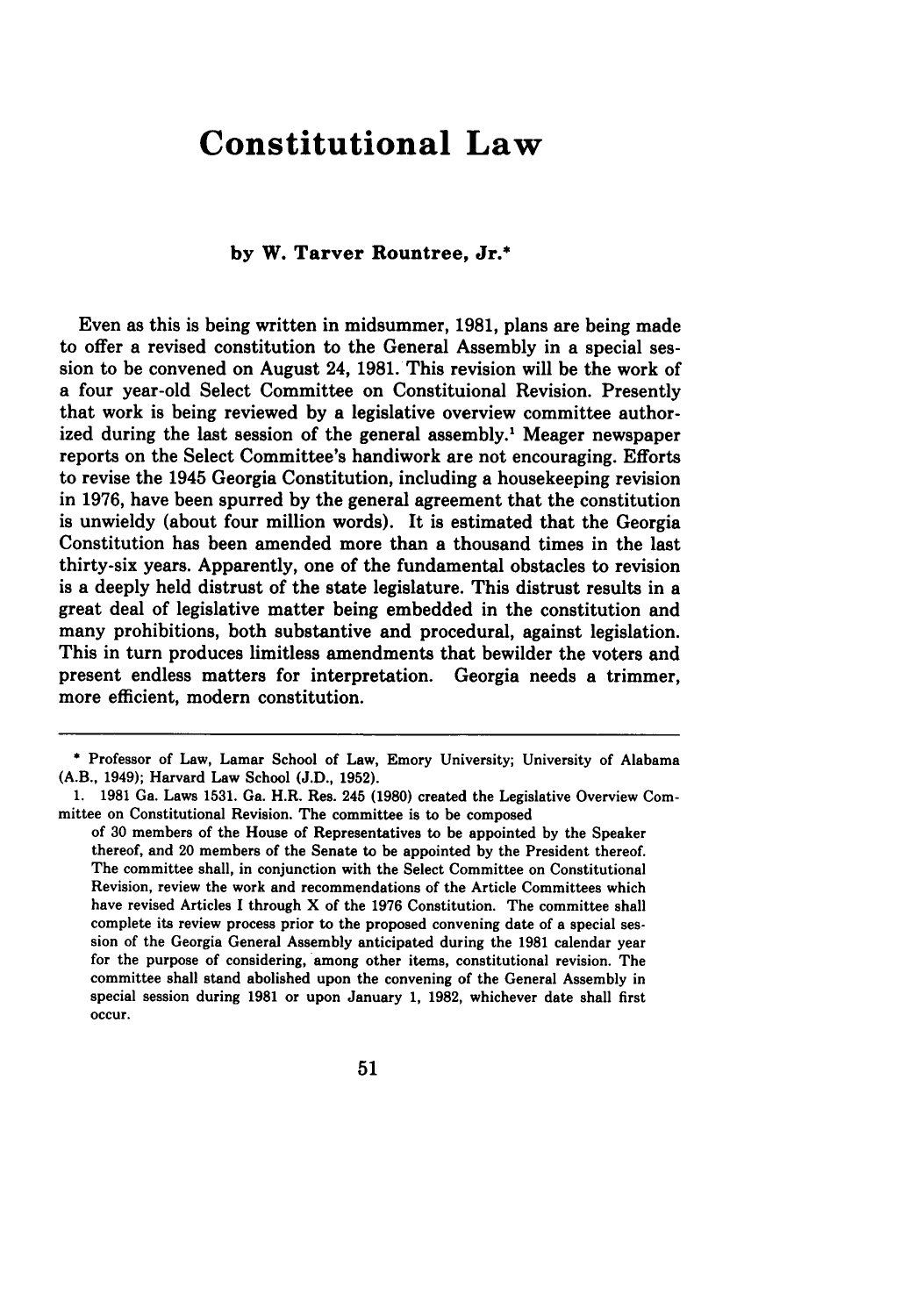Meanwhile, the courts of Georgia are bombarded with state and federa constitutional claims that, for the most part, are routinely made and pre dictably rejected. This is particularly true in civil and criminal procedura matters. In this survey article, these routine claims have been passed ove: unless some novel interpretation has emerged. More attention is focused on substantial claims that have reaffirmed or opened areas of curren interest.

### I. EQUAL PROTECTION

Any litigant confronted with a state statute or its administration is nov apparently expected to mount an equal protection attack. In the pas two decades, equal protection has become the sharp cutting edge of the fourteenth amendment. It appears that the Georgia courts have been a deferential to essential classification as the United States Supreme Cour will permit.

*State Farm Mutual Automobile Insurance Co. v. Five Transporatioi Co.2* is a case in point. The case turned on a statutory classification o rights of subrogation.<sup>3</sup> The relevant section of Georgia Code Ann provides:

Insurers and self-insurers providing benefits without regard to fault described in sections 56-3403b and 56-3404b shall not be subrogated to the rights of the person for whom benefits are provided, except in those motor vehicle accidents involving two or more vehicles, at least one of which is a motor vehicle weighing more than 6,500 pounds unloaded.<sup>4</sup>

The trial court held that the classification was arbitrary and unreason able, and that it violated the equal protection and due process clauses o the state and federal constitutions. In reversing the trial court's decisior the supreme court granted great deference to the Reparations Act's pur pose,<sup>6</sup> which is to eliminate wasteful litigation over moderate to smal claims.<sup>6</sup> The court conceded that a motor vehicle accident involving lighter vehicles might well give rise to larger claims. Citing cases tha permit legislatures to make classifications lacking mathematical nicety, the court accepted an illogical and unscientific device as a permissibl

<sup>2. 246</sup> Ga. 447, 271 S.E.2d 844 **(1980).**

<sup>3.</sup> **GA. CODE ANN.** § 56-3405b(d)(1) (Supp. 1981).

<sup>4.</sup> *Id.*

<sup>5.</sup> Georgia Motor Vehicle Accident Reparations Act of 1974, **GA. CODE ANN.** ch. 56-34 (1977).

<sup>6.</sup> Cannon v. Georgia Farm Bureau Mut. Ins. Co., 240 Ga. 479, 482, 241 S.E.2d 238, 24 (1978).

<sup>7. 246</sup> Ga. at 451, 271 S.E.2d at 848 (citing Lindsley v. Natural Carbonic Gas Co., 22 U.S. **61, 78 (1911)).**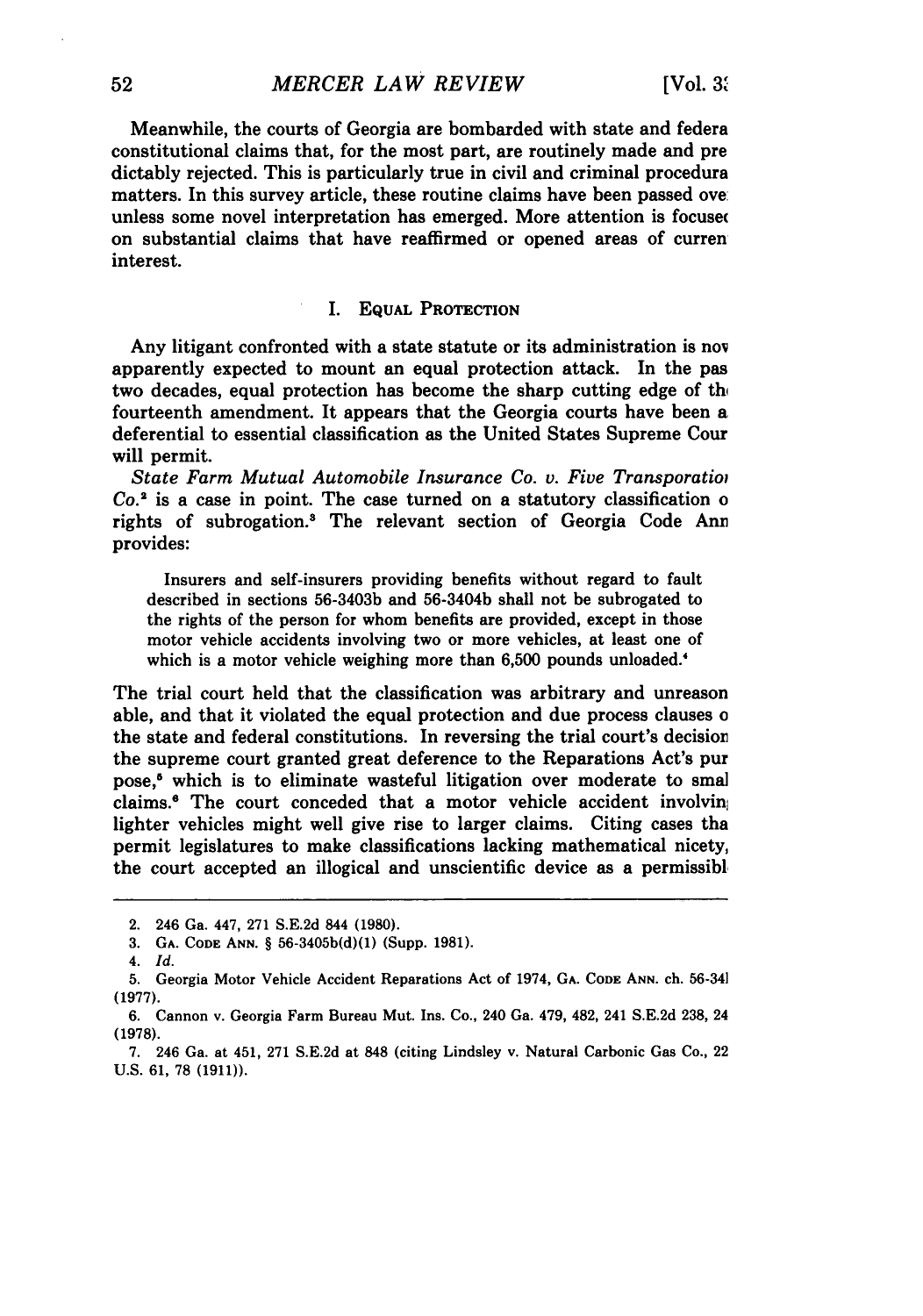rough accommodation. This decision is consistent with the minimal rationality test now applied to the regulation of business and industry.8 Moreover, the court exercised a low level of scrutiny of the legislature's justifications.

In a similar vein, although not in the business and industrial area, the supreme court sustained two classifications attacked as being arbitrary. In Sutton v. Garmon,<sup>9</sup> a defendant convicted of pimping sought to contest the differential treatment concerning "good time allowance" for misdemeanors of a high and aggravated nature. **A** person confined for such a crime is entitled to only four days per month good time allowance; persons confined for other misdemeanors and felonies are entitled to "earned time" allowances up to one-half the period of confinement.<sup>10</sup> The court defended the differential as being consistent with a rational basis. Classifications regarding punishment only require slight justification." *Sims v. Sims12* concerned a former husband's petition for a modifica-

tion of a previous divorce and alimony decree that would relieve him of all obligations for alimony. **A** ground for this relief under the pertinent code section is that the former spouse is voluntarily cohabiting with a third party of the opposite sex in a meretricious relationship." The wife contended that the statute creates a classification devoid of a rational basis. Her contention undoubtedly arose because alimony is an allowance out of one party's estate, made for the support of the other party when that party lives separate.<sup>14</sup> Remarriage in Georgia terminates alimony rights unless otherwise provided in the decree or agreement.<sup>15</sup> The court's justification for the classification was the state's interest in marriage. Cohabitation with another while receiving support from a previous spouse would discourage marriage to the new partner. **Of** course, if the allowance of alimony is based upon need for support, this meretricious relationship may not be relevant. The court, perhaps revealing the actual justification for its decision, expressed its outrage at the injustice of permitting the meretricious relationship to be subsidized **by** the former spouse. In view of recent concerns with personal autonomy, this may be a closer case. In both *Sutton*<sup>16</sup> and *Sims*<sup>17</sup> we have moved out of the fairly easy category of mere business regulation.

- **8.** *See* 246 Ga. at 450, **271 S.E.2d** at **848.**
- **9.** 245 Ga. **685, 266 S.E.2d** 497 **(1980).**
- **10.** *Id.* at **685-86, 266 S.E.2d** at 498.
- **11.** McGinnis v. Royster, 410 **U.S. 263, 270 (1973).**
- 12. 245 Ga. 680, **266 S.E.2d** 493 **(1980).**
- 13. **GA.** CODE **ANN.** § 30-220(b) (1980).
- 14. **GA.** CODE ANN. § 30-201 (1980).
- 15. **GA. CODE ANN.** § 30-209 (1980).
- **16.** 245 Ga. **685, 266** S.E.2d 497 (1980).
- **17.** 245 Ga. 680, **266** S.E.2d 493 (1980).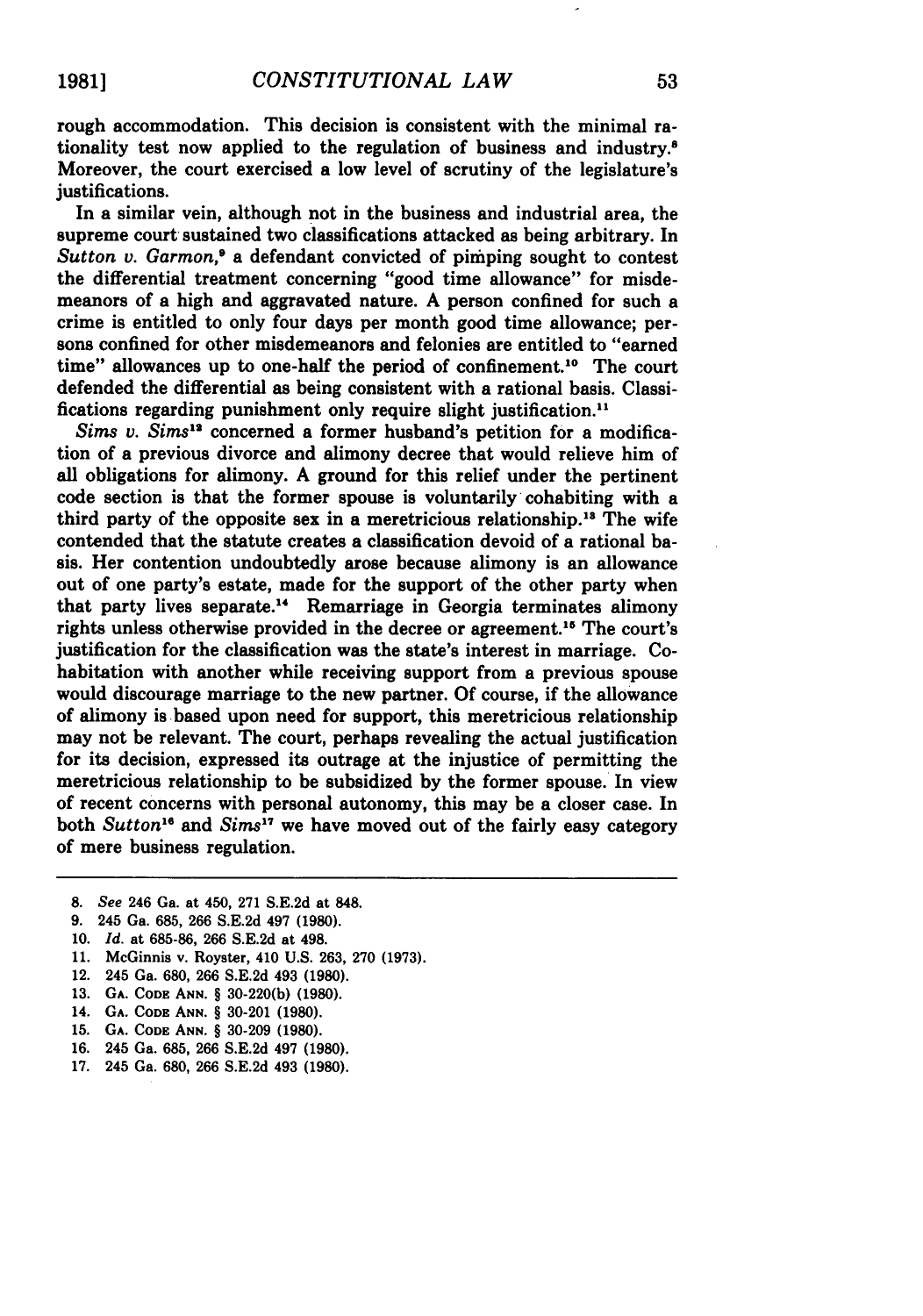In another area, the Georgia courts are clearly aware of the equal pro tection shoals. Any statute dealing with gender, or with roles associate( with gender, will receive more than minimum scrutiny if not strict scru tiny. Rights or duties assigned to husbands or wives, fathers or mothers or widowers or widows must pass careful examination.

The exception that proves the validity of the foregoing is found in *Per ini v. State.*<sup>18</sup> Defendant was convicted of abandonment of his three month old illegitimate child. He attacked Georgia Code Ann. section 74 **9902, <sup>9</sup>**which provides in part that the father of an illegitimate child upon conviction of abandonment, shall be required to pay the reasonabli medical expenses paid or incurred by the mother due to the birth of the child. This is a gender-based classification. The court found an importan governmental objective served **by** the classification, and a substantial re lation between the classification and the objective. While both parent, have a duty to support a child, the only contribution the father can mak to the birth itself is a monetary one. The mother, during the birth and shortly thereafter, is unable to earn money to pay the medical expenses Of course, the father can work and is in a much better position to pay the expenses. The court did not discuss how this relates to financial ability to pay since it found this a reasonable gender-based classification. Argua **bly,** the court reverted to role stereotyping since comparative financia ability of the spouses was not discussed.

The court has said that Georgia Code Ann. section **74-9902** applies t( both mothers and fathers of illegitimate or legitimate children and tha: both parents are subject to criminal prosecution for failure to comply with the statute.<sup>20</sup> In *Carnegie v. State*,<sup>21</sup> the court conceded that two provisions of the statute may appear to be facially defective from **az** equal protection standpoint:

(e) The accused father and the mother of the illegitimate child may enter into a written agreement providing for future support of the child **by** regular periodic payments to the mother until such child reaches age **18 years....**

**(f)** Upon the trial of the accused father under this section, it shall be no defense that the accused father has never supported the child.<sup>22</sup>

However, defendant had no standing to raise the issue since he was not  $\epsilon$ party to such an agreement.

**<sup>18.</sup>** 245 Ga. **160,** 264 **S.E.2d 172 (1980).**

**<sup>19.</sup> GA. CODE ANN.** § **74-9902 (1981).** The major portion of the statute is equally applica ble to women and men. See Hudgins v. State, 243 **Ga. 798, 256 S.E.2d 899 (1979).**

<sup>20. 243</sup> Ga. at **798, 256 S.E.2d** at **899.**

<sup>21. 246</sup> Ga. **187, 269 S.E.2d** 457 **(1980).**

<sup>22.</sup> **GA. CODE ANN.** § 74-9902(e) **-(f) (1981).**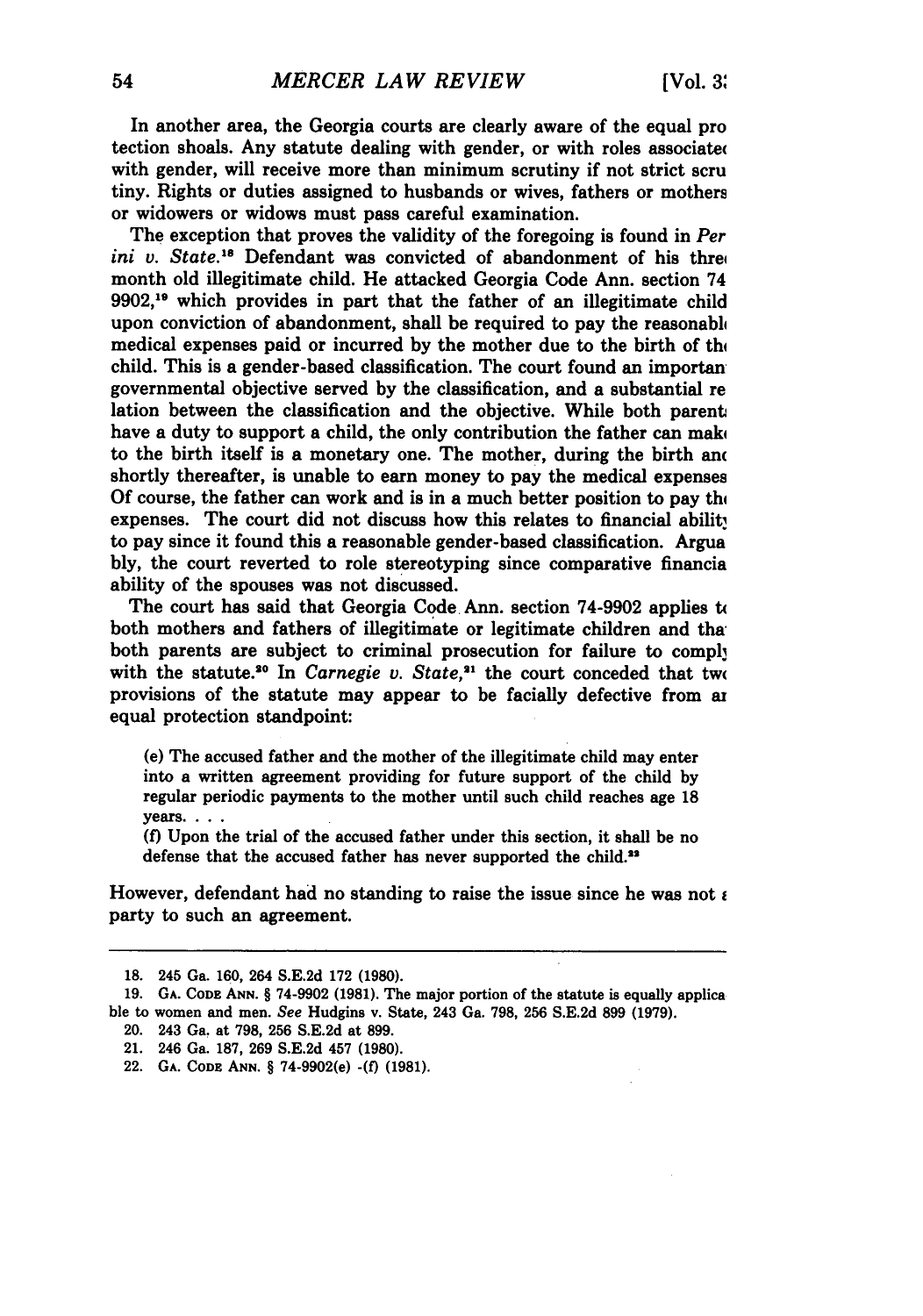An interesting defense to Georgia Code Ann. section 74-9902(a)<sup>23</sup> was made in *State v. Causey.*<sup>24</sup> In that case defendant alleged that the selective enforcement of abandonment cases against illegitimate fathers had resulted in denial of equal protection. The trial court agreed and entered orders quashing the accusations. The supreme court reversed,<sup>25</sup> but in so doing had to deal with an early forerunner of all equal protection claims, *Yick Wo v. Hopkins.*<sup>26</sup> That case concerned a complaint by Yick Wo that a municipal ordinance requiring a permit for the maintenance of a laundry in a building not made of brick or stone was being enforced selectively in an invidiously discriminatory manner. The court in *Causey* recognized that a division of authority exists on the question of whether the rationale of *Yick Wo* is applicable to cases concerning prosecutions for state penal offenses.<sup>27</sup> Georgia has not allowed failure to prosecute others as a defense.<sup>28</sup> Even in states that do, an intentional or purposeful discrimination deliberately based upon an unjustifiable standard such as race, religion, or other arbitrary classification must be shown.<sup>29</sup> No one could remember when the mother of an illegitimate child had been prosecuted, but this did not prove purposeful discrimination. This challenge may have potential in the future.

In *Garren v. State*,<sup>30</sup> the court approved a classification that differentiated between abandoning parents who remain in the state and those wholeave Georgia subsequent to the abandonment. The former constitutes a misdemeanor, the latter a felony reducible to a misdemeanor.<sup>31</sup> Defendant, who left the state after being charged with abandoning his legitimate minor children, contended that this distinction denied him equal protection and unconstitutionally burdened his right of interstate travel. The court refused to accept either claim. It found that no constitutional right of interstate travel could be asserted, and that the state had a legitimate ground for the distinction since other states are more likely to extradite felons than misdemeanants. Defendant was charged with abandonment prior to his leaving the state, thereby forefeiting any claim to interstate travel.

In *Insurance Co. of North America v. Russell*,<sup>32</sup> the court resolved the rights of widows and widowers to benefits under the workers' compensa-

- **23. GA. CODE ANN.** § 74-9902(a) **(1981).**
- 24. 246 Ga. **735, 273 S.E.2d 6 (1980).**
- **25.** *Id.*
- 26. 118 U.S. 356 (1886).
- 27. 246 Ga. at 736, 273 S.E.2d at 8. *See* Annot., **95** A.L.R.3d **280** (1979).
- **28.** Cone v. State, 184 Ga. 316, 324, **191** S.E. 250, 255 (1937).
- 29. Oyler v. Boles, **368** U.S. 448, 456 (1962).
- 30. 245 Ga. 323, 264 S.E.2d **876** (1980).
- **31. GA. CODE ANN.** § 74-9902(a) **(1981).**
- **32.** 246 Ga. **269, 271 S.E.2d 178 (1980).**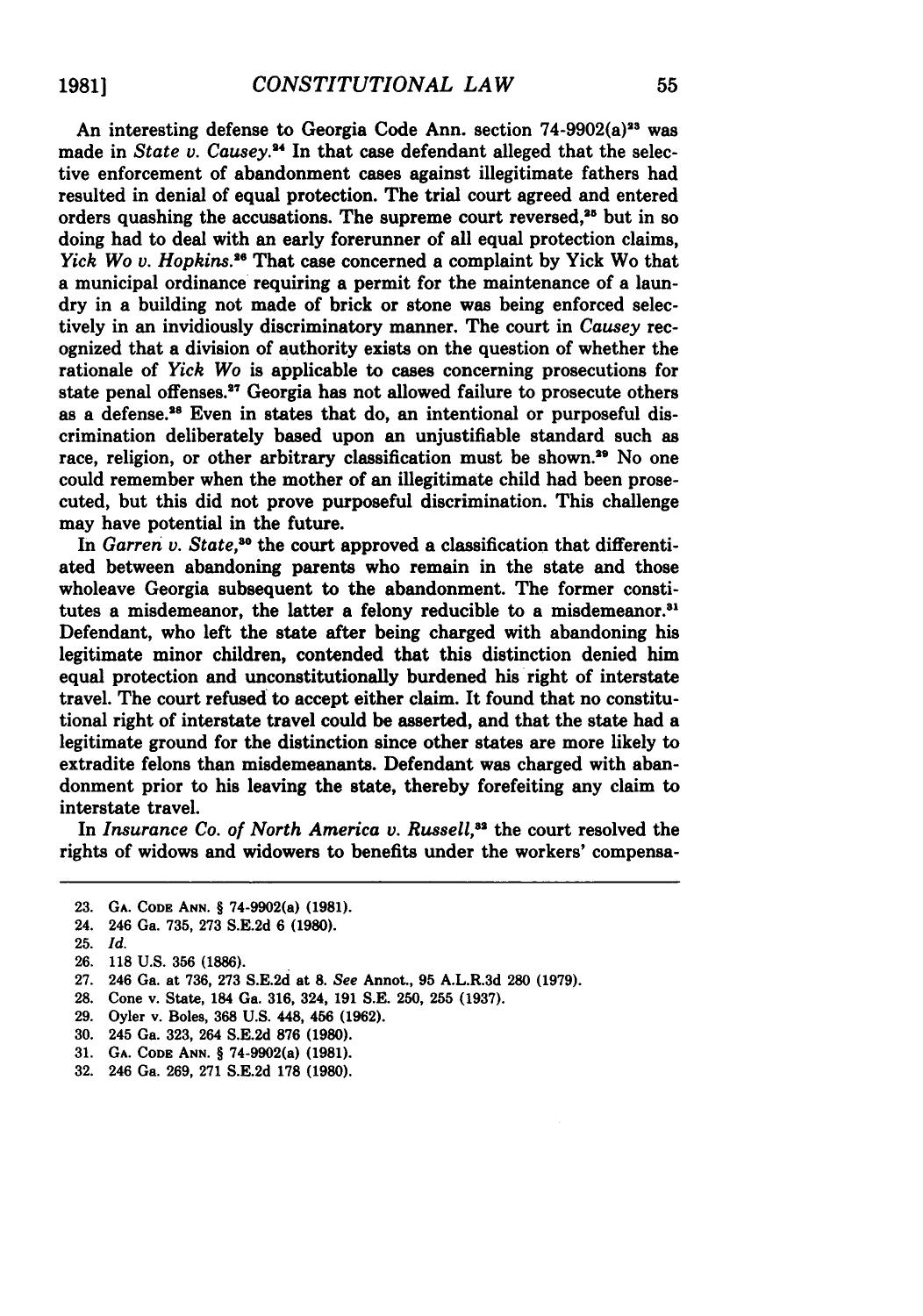tion law. Widows enjoyed a conclusive presumption as to dependenc) widowers were required to prove dependency.<sup>33</sup> The decision was con trolled **by** the Supreme Court's holding in a similar Missouri case, *Wen gler v. Druggists Mutual Insurance Co."* After striking the gender dis tinction, the Georgia court's remaining problem was to cure the discrimination since it refused to declare the entire workers' compensa tion act unconstitutional. The court excised the conclusive presumptioi in favor of widows. The general assembly, however, may restore the con clusive presumption as to both widows and widowers if it chooses. Thi decision represented a very able interpretation of the probable intentioi of the legislative scheme, considering the history of the legislation.

Georgia also had a veteran preference case, *Boykin v. Strickland.*<sup>35</sup> In that case, agents of the Alcohol and Tobacco Tax Unit complained whei their positions were terminated under a reduction-in-force plan. **Al** agreed that their predicament was due to their nonveteran status. The, contended that the decision in *Personnel Administrator* v. *Feeney,;* which upheld a veterans' preference, applied to hiring but not termina tion. The court found the justifications for veterans' preferences in hirin to apply equally to layoffs.

Finally, in several cases criminal defendants have complained that thei: probation was revoked as a result of their indigency. In *Simpson v State*,<sup>37</sup> defendant received probation conditioned on the payment of 20,000 dollars in fines at the rate of **1000** dollars per month. The cour affirmed the revocation of probation, and distinguished the *Williams Morris-Tate<sup>38</sup>* trilogy quite correctly. The Supreme Court in those case: found that it was unconstitutionally discriminatory to make imprison ment dependent upon the ability to pay a fine, or to make the commuta tion of a fine dependent upon serving a certain number of days of impris onment. Payment of restitution as a condition of probation was treatec similarly in a revocation in *Wilson v. State.'9*

#### II. SUBSTANTIVE DuE **PROCESS**

In *Hubert Realty Co. v. Cobb County Board of Commissioners*,<sup>40</sup> a rea estate developer and two landowners requested rezoning of 12.484 acrei

**<sup>33.</sup> GA. CODE ANN. §** 114-414(a) **-(b) (1973).**

<sup>34.</sup> **\_\_\_\_ U.S. \_\_\_, 100 S. Ct. 1540 (1980).** 

**<sup>35.</sup>** 245 Ga. 294, **270 S.E.2d 50 (1980).**

**<sup>36.</sup>** 442 **U.S. 256 (1979).**

**<sup>37.</sup>** 154 Ga. **App. 775, 270 S.E.2d 50 (1980).**

**<sup>38.</sup>** Tate v. Short, 401 **U.S. 395 (1971);** Morris v. Schoonfield, **399 U.S. 508 (1970);** Wil **liams** v. Illinois, **399 U.S. 235 (1970).**

**<sup>39. 155</sup>** Ga. **App. 825, 273 S.E.2d** 210 **(1980).**

<sup>40. 245</sup> Ga. **236,** 264 **S.E.2d 179 (1980).**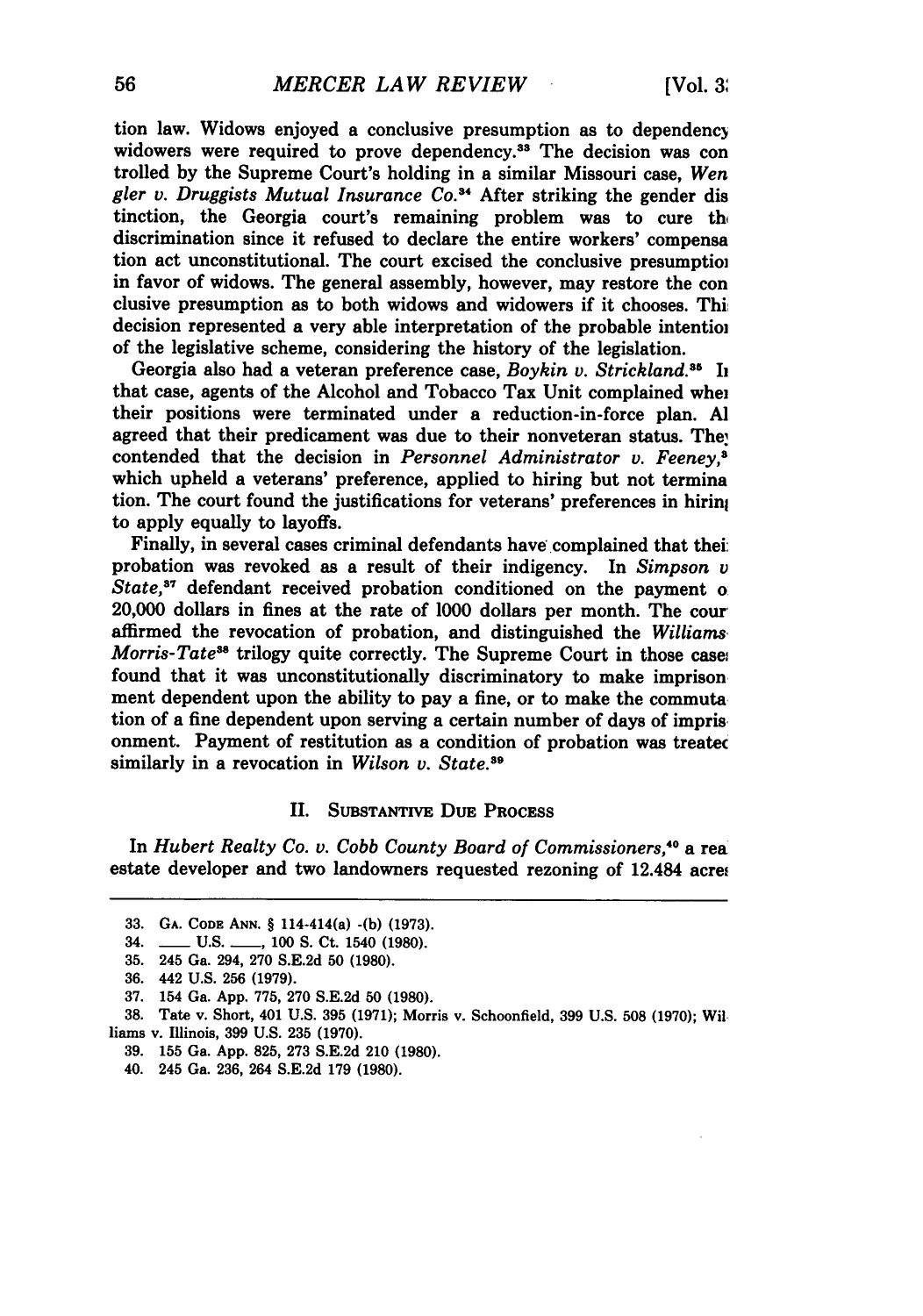from residential (R-20) to neighborhood shopping **(NS).** The denial was sustained **by** the superior court and the supreme court affirmed against a claim of a taking without just compensation. The court cited *Barrett v. Hamby*<sup>41</sup> as the controlling authority. The plaintiff has the burden of showing that the zoning under attack is so detrimental to him, and so insubstantially related to the public health, safety, morality, and welfare that it amounts to an arbitrary confiscation. The court went on to say that its function on appellate review in a zoning case is to consider all the facts and circumstances in reaching a decision on the merits of the ordinance's constitutionality.

The court found it easy to sustain the trial court because from the facts, the rezoning would have constituted "spot" zoning. It must be observed that the court, following *Hamby,* made an independent judgment of the circumstances. One could argue that, inasmuch as rezoning constitutes a legislative decision, the court could defer to legislative judgment based on facts upon which reasonable men could differ, and intervene only when the result is contrary to reason. It is sometimes difficult to characterize the intervention of the court. At least, this case did not turn only upon the economic deprivation of the petitioner. The land, as commercial property, was reported to be worth ten times more than it would have been as residential property. One assumes that if commercial development had been closer than one-half mile away, petitioner would have had a stronger claim.

**A** Marietta sign ordinance48 was contested in *Thomas v. City* of Marietta.43 The ordinance restricted the use of portable display signs to certain special times, for example, upon the opening or closing of a business for a period not to exceed thirty days; for special sale for fifteen days; for political campaigns and on other limited occasions. It was necessary to obtain a permit to use a portable sign. This beneficial legislation survived constitutional claims that it deprived appellants of their property without just compensation, that it infringed on their freedom of speech, and that it amounted to an impairment of contract. In *City of Doraville v. Turner Communications Corp.,"* the Supreme Court of Georgia had sustained municipal power to regulate the erection and maintenance of signs. **Ap**pellants in *Thomas* charged that police power was being used to regulate aesthetics. The court admitted that aesthetics alone would not support regulation. In *Thomas,* however, temporary signs presented safety problems and the limitations were not arbitrary or discriminatory. The court also found no infringement of free speech rights, probably on the

44. **236** Ga. **385, 223 S.E.2d 798 (1976).**

<sup>41.</sup> **235** Ga. **262, 219 S.E.2d 399 (1975).**

<sup>42.</sup> Marietta, Ga., Ordinance **3315,** *as amended.*

<sup>43. 245</sup> Ga. 485, **265 S.E.2d 775,** *cert. denied, \_\_* **U.S. -\_,** *101* **S.** Ct. **115 (1980).**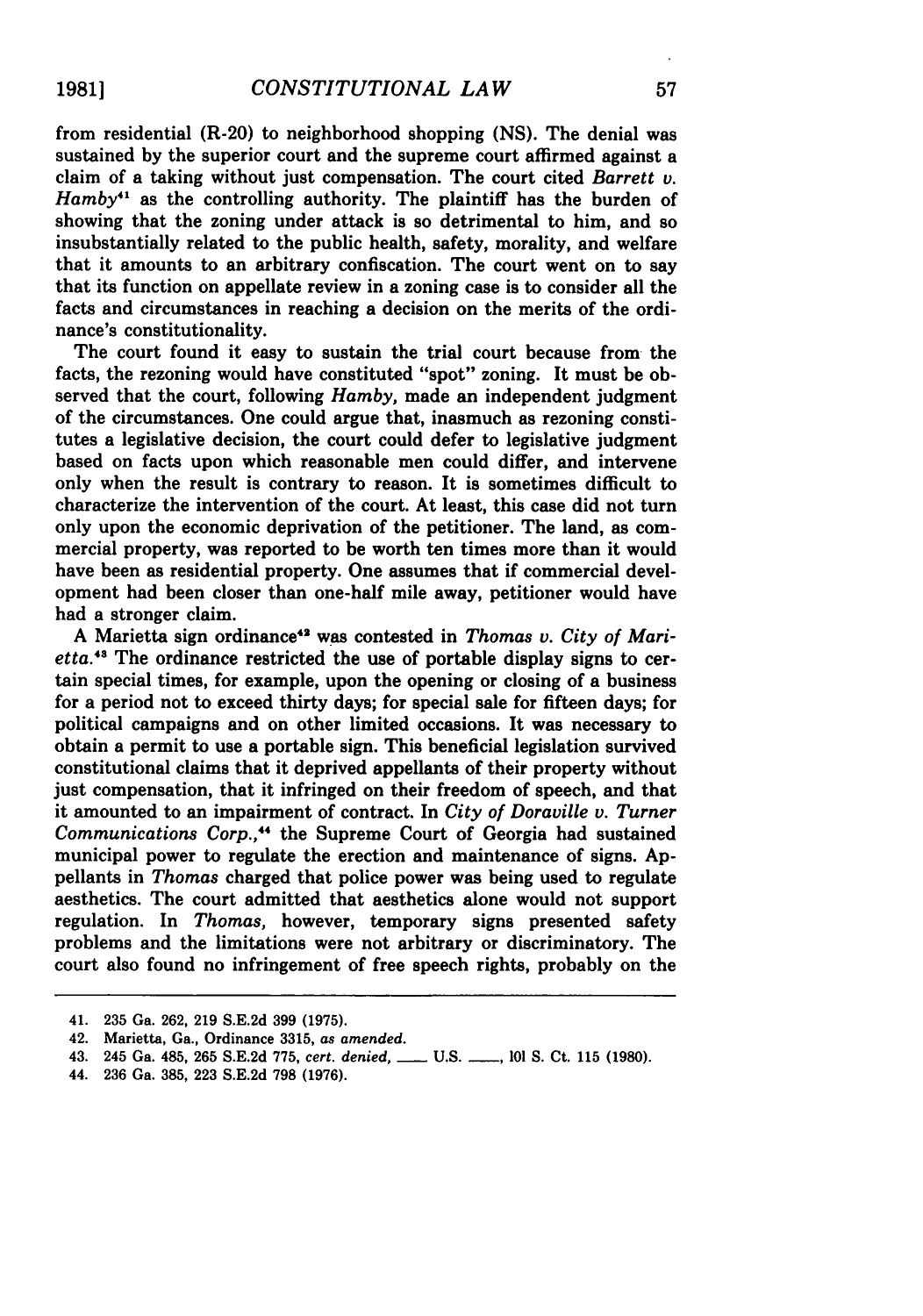basis that the time, place, and manner of regulation were reasonable.

#### III. FIRST AMENDMENT-FREEDOM OF RELIGION

The court reaffirmed, in *Gervin v. Reddick*,<sup>45</sup> the power of courts t enter into church disputes when property rights are involved and when the suit is brought on behalf of a majority of the congregation. The firs amendment is not a bar, as in a dispute over a pastor's salary,<sup>46</sup> or when pastor holds over in the parsonage. 47 In *Gervin,* the majority of the **con** gregation wanted to regain control of the church assets before the unau thorized few who had assumed control could dissipate them. The cou did not sustain the trial court's appointment of a special master to oper ate the church. It appears that the special master's authority was in dere gation of the majority's authority. Georgia policy is not to interfere wit the internal affairs of a religious organization when no property rights ar involved.<sup>48</sup> This seems to be a reasonable restraint on state intervention in the church's affairs.

An unusual "free exercise of religion" case arose in *Jefferson v. Griffii Spalding County Hospital Authority.49* **A** mother exercising her religiou beliefs refused to. submit to a Caesarean section delivery and blood trans fusions to save the life of her unborn child, despite unanimous medics opinion that vaginal delivery would result in certain death of the fetu and probable death of the mother. After a hearing, the Superior Court **o** Butts County ordered the mother to submit to whatever procedures wer necessary to assure the survival of the fetus. **All** the justices concurred i refusing to stay the order of the lower court. Justice Hill, in concurring admitted that the court could not ordinarily order a competent adult **t** submit to life saving procedures.<sup>50</sup> When confronted with the safety of. live fetus, however, the state's interest outweighs the free exercise claim Justice Smith wrote further on the competing interests.5 1 The exercise **o** religious beliefs is distinguishable from the exercise of religious practice that are detrimental to public health and welfare. Freedom to act is sub ject to regulation for the protection of society; however, the regulatioi must be of the least restrictive kind.

Even though there was an atmosphere of emergency throughout th opinion, there was remarkable concern for the claim of the mother **an,**

<sup>45. 246</sup> Ga. **56, 268 S.E.2d 657 (1980).**

<sup>46.</sup> Hickman v. Booker, **231** Ga. **129,** 200 **S.E.2d 279 (1973).**

<sup>47.</sup> Sanders v. Edwards, **199** Ga. **266,** 34 **S.E.2d 167** (1945).

<sup>48.</sup> Carden v. LaGrone, **225** Ga. **365, 371, 169 S.E.2d 168, 172 (1969).**

<sup>49. 247</sup> Ga. **86,** 274 **S.E.2d** 457 **(1981).**

**<sup>50.</sup>** *Id.* at **89,** 274 **S.E.2d** at 460 (Hill, **J.,** concurring).

**<sup>51.</sup>** *Id.* at **91,** 274 **S.E.2d** at 461 (Smith, **J.,** concurring).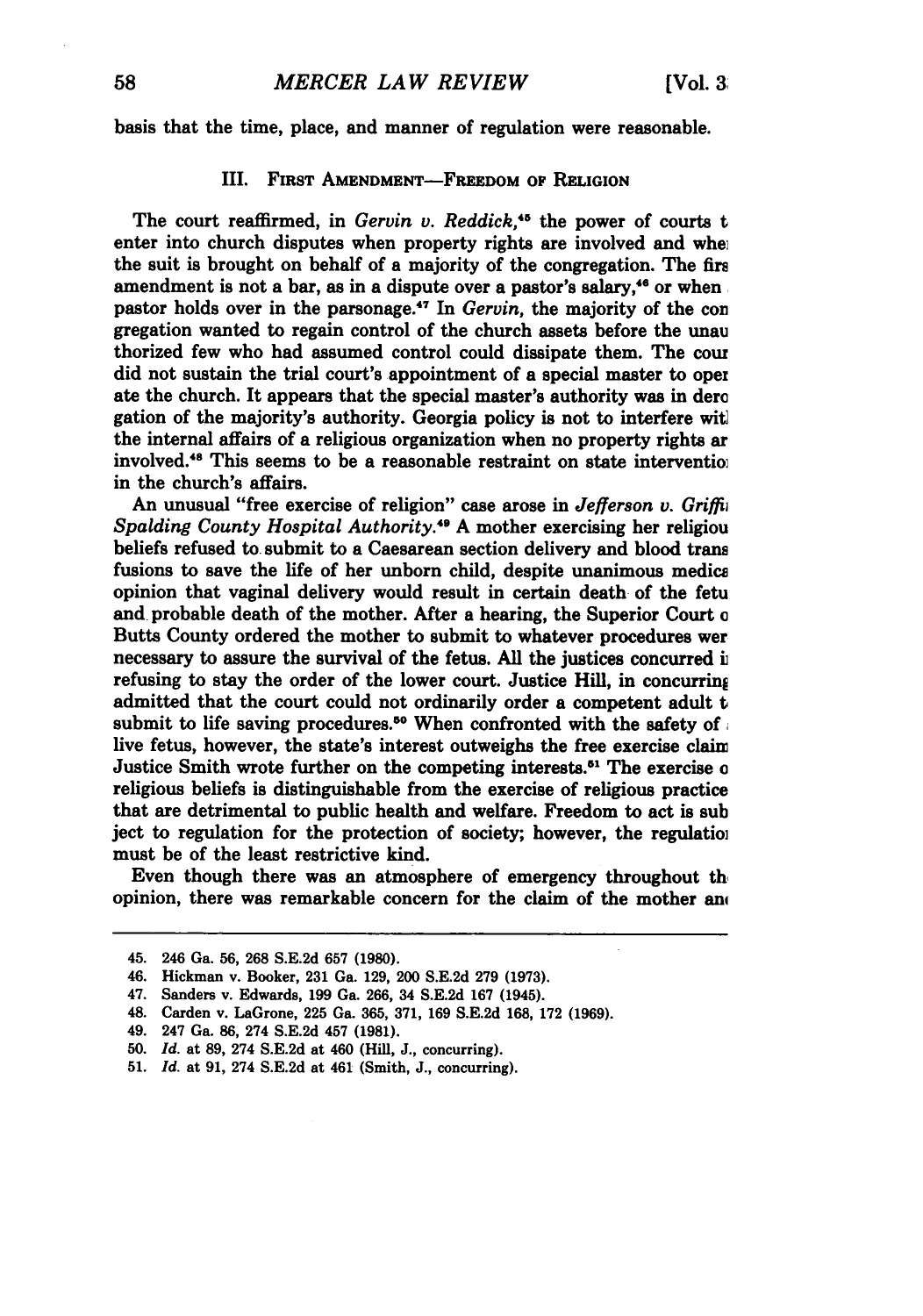father. Saving the life of another would appear to be the uncontestable justification for overriding a person's religious belief.

## IV. FIRST **AMENDMENT-FREE SPEECH**

Georgia's obscenity statute<sup>52</sup> survived no less than five major cases in which it was attacked either substantively or as it was administered. In *Playmate Cinema, Inc. v. State,53* the statute was attacked on a number of grounds. All were decided adversely to appellant. The statute is not vague or overbroad.<sup>54</sup> The statute is not an invasion of privacy in violation of the first, fourth, fifth, ninth, and fourteenth amendments.<sup>85</sup> Furthermore, the decision in *Stanley v. Georgia*<sup>56</sup> did not necessarily imply the right to purchase obscene material. The right to privacy in the home and the right to distribute materials are, therefore, distinguishable. A similar conclusion was reached in *Brown v. State.57* A conviction was also sustained in *Whisenhunt v. State."*

Georgia's criminal solicitation statute<sup>59</sup> provides: "A person commits criminal solicitation when, with intent that another person engage in conduct constituting a felony he solicits, requests, commands, importunes or otherwise attempts to cause such other person to engage in such conduct."<sup>80</sup> The statute was enacted in 1978 and the court's first opportunity to interpret it arose in *State v. Davis."* The court was dealing with an allegation of facial unconstitutionality. The legislature is presumed to enact a constitutional statute and is under a duty to support the United States Constitution.<sup>62</sup> All statutes are therefore enacted in reference to the United States Constitution. These premises were the basis for the court's conclusion in *Davis* that the legislature intended to narrow the statute within constitutionally permissible limits. These limits protect speech that advocates violation of law except when the advocacy is directed to inciting or producing imminent lawless action and is likely to

- **58. 156** Ga. **App. 583, 275 S.E.2d** 2 **(1980).**
- **59. GA. CODE ANN.** § 26-1007 **(1978).**
- **60.** *Id.*
- **61. 246** Ga. **761, 272 S.E.2d 721 (1980).**
- **62.** Buice v. Dixon, **223** Ga. 645, **157 S.E.2d** 481 **(1967).**

**<sup>52.</sup> GA. CODE ANN.** § **26-2101 (1977).**

**<sup>53.</sup>** 154 Ga. **App. 871, 269 S.E.2d 883 (1980).**

<sup>54.</sup> Sewell v. State, **238** Ga. 495, **233 S.E.2d 187 (1977),** *appeal dismissed,* 435 **U.S. 982 (1978).**

**<sup>55.</sup>** Jenkins v. State, **230** Ga. **726, 728, 199 S.E.2d 183, 185 (1973),** *rev'd on other grounds,* 418 **U.S. 153** (1974).

**<sup>56.</sup>** 394 **U.S. 557 (1969).**

**<sup>57. 156</sup>** Ga. **App.** 201, 274 **S.E.2d 572 (1980).**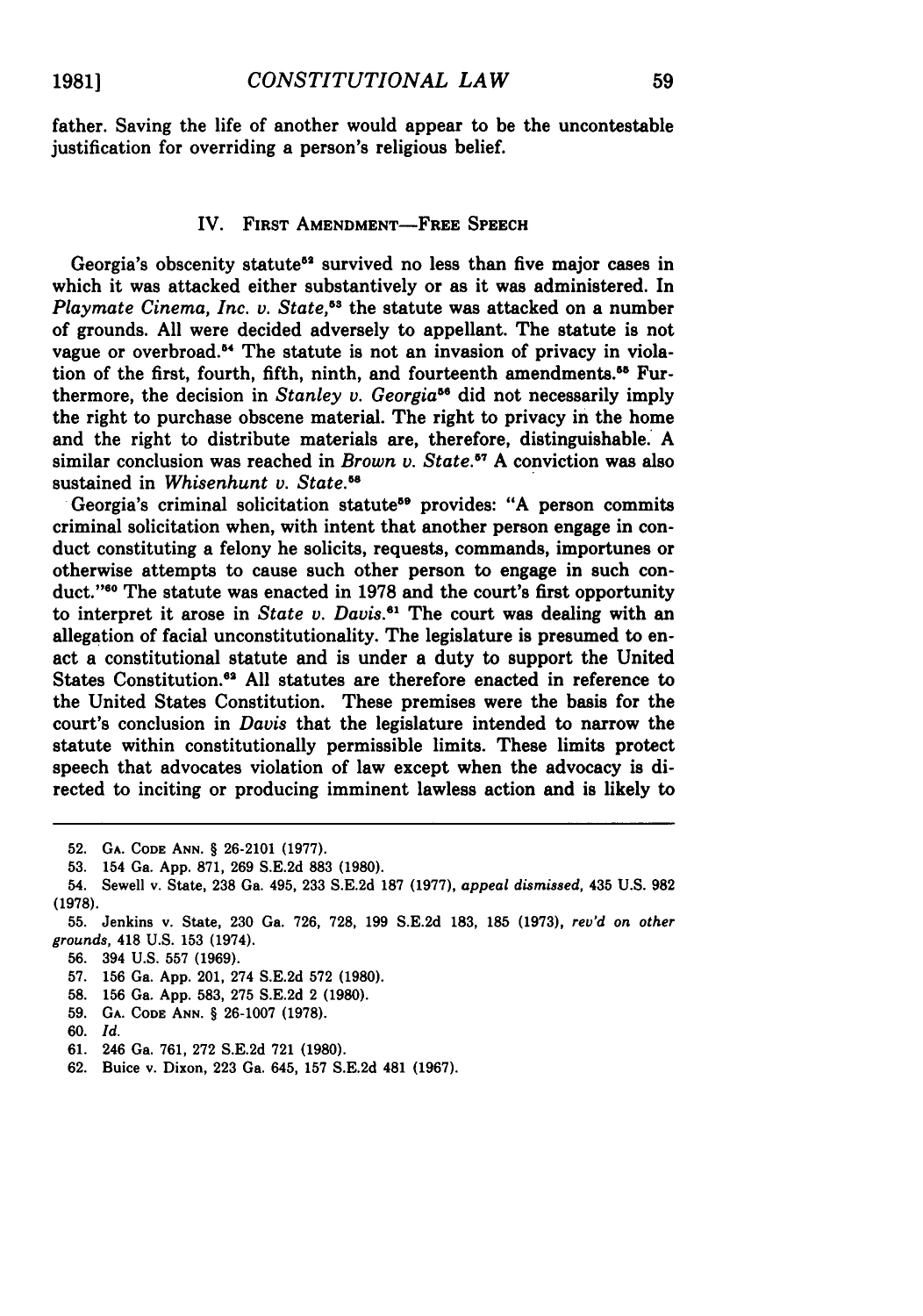incite or produce that action.<sup>63</sup>

The commission of a felony is clearly a substantive evil that the legisle ture has a right to prevent. The final construction of the statute prohibil only language that creates a "clear and present danger"<sup>44</sup> of a felony be ing committed. It should be noted that the "clear and present dange test" is not quite coextensive with the *Brandenburg* test. Enough he been said to limit the statute to its permissible constitutional reach.

The court in *Davis* was concerned with the possibility that vaguenes might be found in the statutory language: "or otherwise attempts t cause such other person to engage in"<sup>65</sup> such conduct. The court applie *ejusdem generis* to limit these words to the nature of their predecessor: The word felony was found not to be vague.

In this case, the'court limited its analysis to the facial validity of **tb** statute. Its application to defendant under this interpretation awaits **tb** trial. The *Davis* case represents a superb example of the teaching role **(** the United States Supreme Court. **By** working with protected speech fc over sixty years, it has devised boundaries. The court in *Davis* responde to those guidelines, and with a careful administration of its applicatio the solicitation statute should encounter no constitutional difficulties.

May a unit of government maintain an action for libel? This interestin question arose in *Cox Enterprises, Inc. v. Carroll City/County Hospitc* Authority.<sup>66</sup> The Atlanta Journal published an article that charged th hospital with serious mismanagement and contained phrases such s "fear for the [patient's] safety," "doctors losing faith," and "earmarks **(** [financial] disaster." $\sigma$  The ensuing libel action charged the newspape with "false and malicious defamation."<sup>68</sup> Plaintiff further contended the the article was published "willfully and maliciously and without true re gard to the facts"<sup>98</sup> and that the newspaper had refused to retract th article.. Plaintiff sought general and punitive damages totaling **500,00** dollars. The matter came before the court on a motion for summary **judg** ment, which was granted.

The court's opinion follows the form of a syllogism, the premises c which are almost indisputable and perhaps clearly sustained by prece dent. First, governmental entities cannot maintain an action for libel.'

**70.** "[N]o court of last resort in this country has ever held, or even suggested, that pros4 cutions for libel on government have any place in the American system of jurisprudence.

**<sup>63.</sup>** Brandenburg v. Ohio, **395 U.S.** 444, 447 **(1969).**

<sup>.64.</sup> The "clear and present danger" test was first enunciated in the subversive advocac case of Schenck v. United States, 249 **U.S.** 47, 52 **(1919).**

**<sup>65.</sup> GA. CODE ANN.** § **26-1007 (1978).**

**<sup>66.</sup>** 247 Ga. **39, 273 S.E.2d** 841 **(1981).**

**<sup>67.</sup>** *Id.*

**<sup>68.</sup>** *Id.,* **273 S.E.2d** at 842.

**<sup>69.</sup>** *Id.*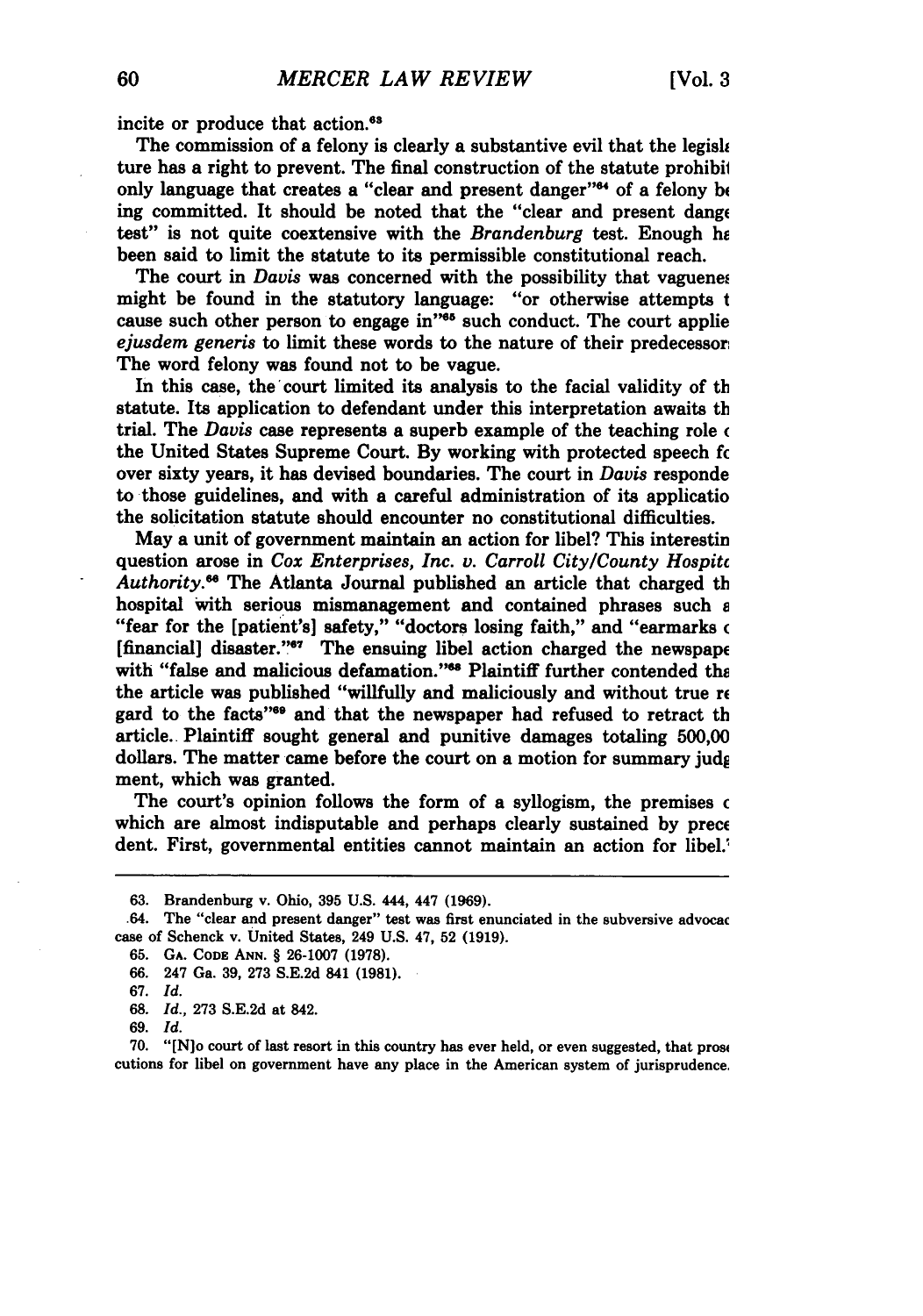Second, the Hospital Authority is a governmental entity. Therefore, this hospital authority could not maintain its action. This conclusion can be supported **by** an analysis of the self-evident purposes of the first amendment.

Surprisingly, the first premise is not that clearly established. The United States Supreme Court has not addressed this precise issue. The Court has indicated that a police department could not sue for libel.<sup>71</sup> Most cases in lower federal courts and other jurisdictions concern typical municipal corporations. Therefore, what appears to be self-evident in the first premise is less certain than one would like.

The second premise occupies a good part of the *Cox* opinion and very thoroughly demonstrates that the hospital is a governmental entity exercising the power of government with accompanying privileges, exemptions, and responsibilities. If it is an important distinction, as it may be, the operation of a hospital is probably a governmental function rather than a proprietary **one.7 <sup>2</sup>**

With such a defense apparent, what can be said for the hospital's position? The hospital conceded the major and minor premises but contended that its role and function distinguished it from other governmental entities. It argued that it might be "quasi-governmental,"<sup>78</sup> and an "independent corporation,"74 more like a person and, therefore, with defensible interests. Perhaps its strongest point was that, whatever might be true of other governmental enterprises, it needed the confidence of the public and its constituency in order to fulfill its mission. Its charitable work and its nonprofit status required general public support. In spite of its identity with other governmental entities, it should be accorded some protection of its reputation. It is important to note that the hospital desire4 only that an "actual malice" standard be applied.<sup>75</sup>

It is easy to agree with the Georgia court's assessment of the first amendment values in this situation. If there can be any quarrel with the opinion, it may be that the court did not consider the possibility of tianscending rather obvious categories and resolving the issue **by** balancing the interests of the state and the public's need to be informed. This approach would allow courts to make distinctions among governmental enti-

**19811**

New York Times Co. v. Sullivan, **376 U.S.** 254, **291** (1964) (quoting City of Chicago v. Tribune Co., **307** Ill. **595, 601, 139 N.E. 86, 88 (1923)).**

**<sup>71.</sup>** *Cf.* New York Times Co. v. Sullivan, **376 U.S.** 254 (1964) (Police commissioner must prove "actual malice" in order to recover damages for a defamatory falsehood relating to his official conduct. *Id.* at 264).

**<sup>72.</sup>** 247 Ga. at 45, **273 S.E.2d** at 846.

**<sup>73.</sup>** *Id.* at 41, **273 S.E.2d** at 843.

<sup>74.</sup> *Id.*

**<sup>75.</sup>** *See* New York Times Co. v. Sullivan, **376 U.S.** at **279-80.**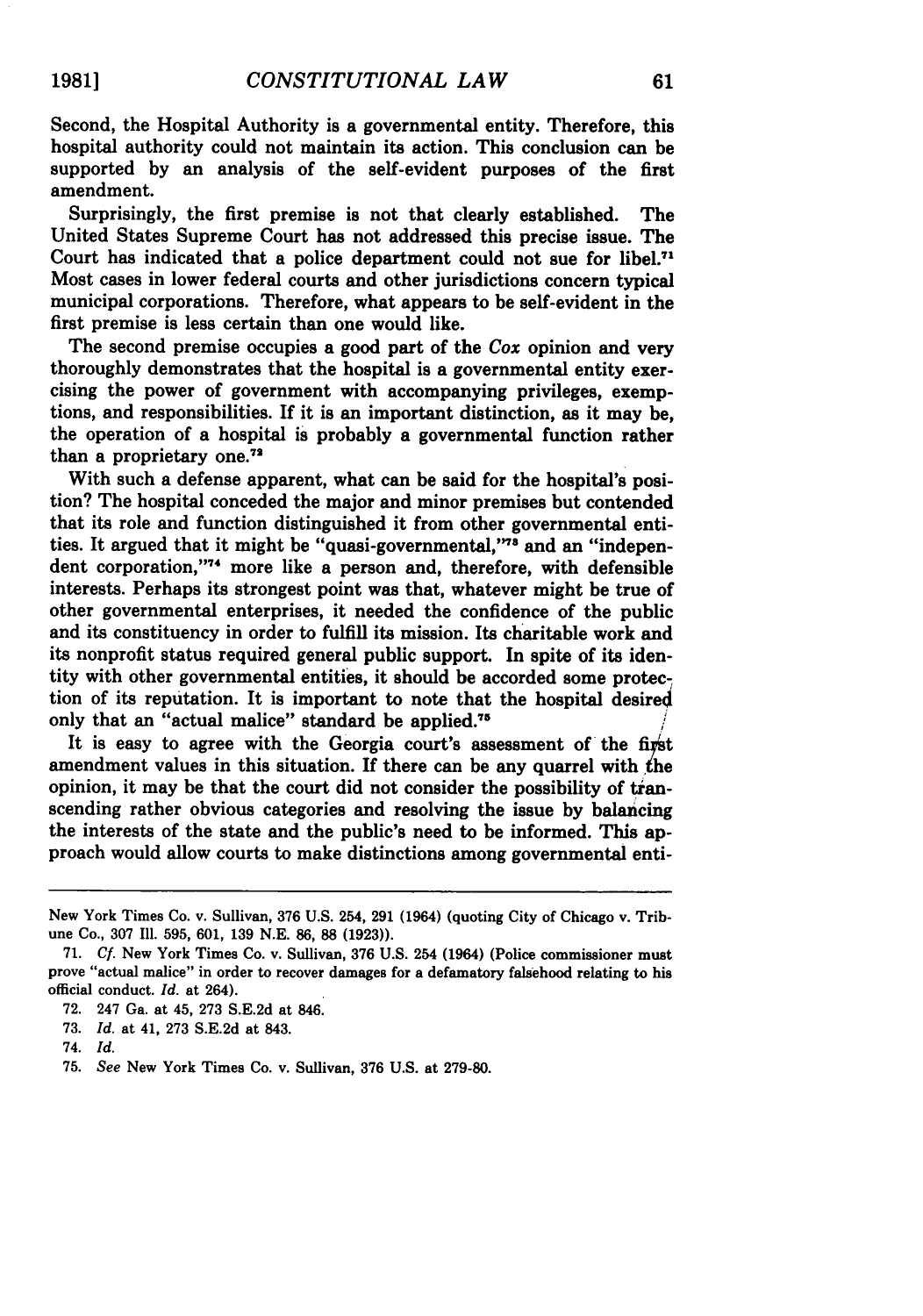ties and to accord some, but not others, protection **by** enabling them t( institute libel suits. Without predicting what result this balancing woulc produce in this case, *Cox* does appear to present a strong argument fo this type of analysis. Does the state have an interest in the viability o some of its entities, such as a public hospital, that outweighs a claim fo: criticism, no matter how irresponsible? Such questions as whether a hos pital does require the confidence of its constituency in a peculiar way anc whether a hospital has the time or resources to set the record straight, in addition to the public's concern and fear over adequate health care deliv ery, make the hospital an easy target for irresponsible but profitable jour nalism. In view of the rigor of the *New York Times* standard, the burdex placed on the press might arguably be justified. Commitment to first amendment values justifies the  $Cox$  opinion. If the question reaches the United States Supreme Court, it may encounter an analysis less depen dent on the easy syllogism offered in this case.

*The Mickey Mouse Club,* a televised program on February **28,, 1978** produced **by** Walt Disney Productions, Inc., invoked the grandeur of thi first amendment in both the Georgia Court of Appeals and the Georgia Supreme Court. In short, actors on the program demonstrated sound ef fects **by** placing a BB in an inflated balloon. There was no warning of an danger about using the BB in a balloon. Plaintiff performed the same demonstration at home and, when the balloon burst, he received an injur to his eye, causing partial blindness. In Shannon v. Walt Disney Produc. *tions,* **<sup>7</sup> <sup>6</sup>**a negligence action, the trial court granted defendant's motion foi summary judgment. It held that the negligence claim could not be sustained as a matter of law, and that the first amendment was an absolute defense to the action. The court of appeals reversed.<sup>77</sup> As to the negligence claim, the court was not convinced that there was no issue of fact Upon considering the first amendment claim, the court found no prece. dent for granting a privilege as an absolute defense to the alleged negli. gence because the result was achieved **by** word and not **by** act.

The Georgia Supreme Court granted certiorari in *Walt Disney Produc. tions, Inc. v. Shannon.*<sup>78</sup> In addressing the first amendment issue, the court quite correctly held libel cases and the malice standards inappo. site.<sup>79</sup> The court assumed, however, that because the evidence of the tort if any, was speech delivered through the medium of television, the firsi amendment was inevitably involved. The court proceeded on the theory that the duty fell upon the plaintiff to show that this was not protectec speech. Obviously the words were not "fighting words," nor "obscene,'

**77.** *Id.*

**<sup>76. 156</sup>** Ga. **App.** 545, **275 S.E.2d 580 (1981).**

**<sup>78.</sup>** 247 Ga. 402, **276 S.E.2d 580 (1981).**

**<sup>79.</sup>** *Id.* at 403, **276 S.E.2d** at **582.**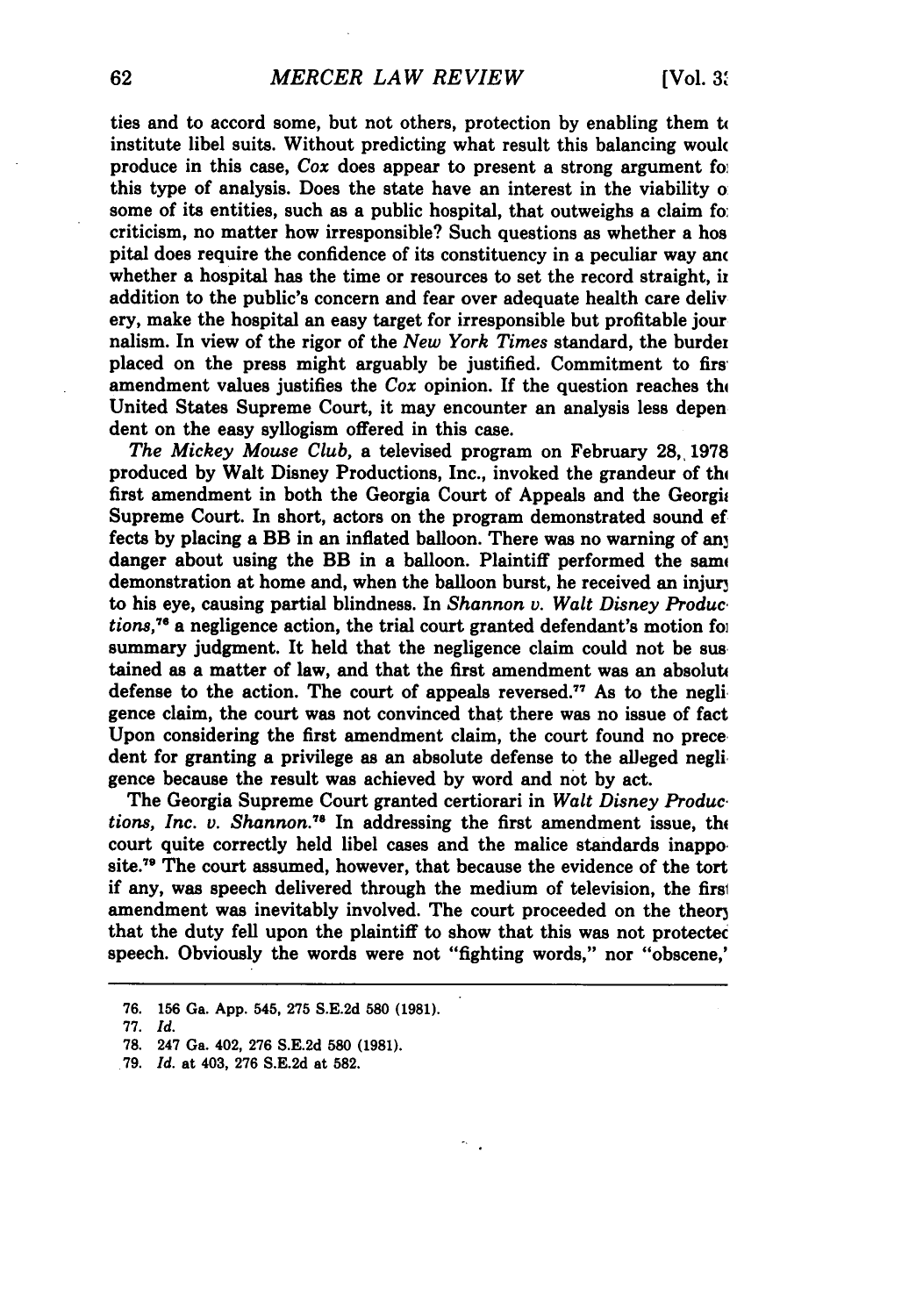nor "libelous."<sup>80</sup> Reasoning, then, that all other speech is protected, the only exception remaining was speech producing a "clear and present danger"<sup>31</sup> of a substantive evil that Congress has a right to prevent.<sup>82</sup> The court then opined that the substantive evil which the tort law seeks to redress is the infliction of personal injury. The court, therefore, sustained the motion for summary judgment "because it cannot be said that the statements uttered during the course of this television program gave rise to a clear and present danger of personal injury to the plaintiff."<sup>88</sup>

Apparently, the court overlooked the inviting option of treating the performance on television as conduct and not speech, or at least as conduct combined with speech. Tort liability often arises from spoken or written words. Indeed, the test devised in this case, borrowed from the unrelated field of seditious conduct, raises more problems that it solves and seems to have remote applicability to the tort area.

The court did seem concerned about the exposure of television and its vulnerability to suits of this kind. This vulnerability may, indeed, have a chilling effect, but it is hard to believe that what was claimed in *Shannon* has anything to do with the first amendment. The resolution of the issue should belong to tort law, under which other societal interests may be balanced and evlauted.

#### V. **VAGUENESS**

In reading current appellate cases, it is obvious that litigants are relying upon vagueness and overbreadth as standard constitutional challenges. During the past year, there was not a single successful challenge on these grounds, and probably for good reason. Overbreadth is a very special analysis that should be used only to attack statutes relating to first amendment claims. It is an exceptional analysis because it enables one guilty of the proscribed conduct to exonerate himself because the statute could possibly be applied unconstitutionally to another. This extraordinary departure from accepted constitutional dogma concerning standing to sue was designed to prevent the "chilling" effect of the overbroad statute. This challenge is out of place when any other type of statute is concerned.

Vagueness is a genuine due process objection, although it rarely succeeds because of the necessary generality of legislation. True vagueness offends due process because even if the defendant knew the language of the statute he would not know what was required of him or what was

**83.** *Id.*

*<sup>80.</sup> See* Chaplinsky v. New Hampshire, **315 U.S. 568, 572** (1942).

**<sup>81.</sup>** *See* Schenck v. United States, 249 **U.S.** 47, **52 (1919).**

**<sup>82.</sup>** 247 Ga. at 404, **276 S.E.2d** at **582.**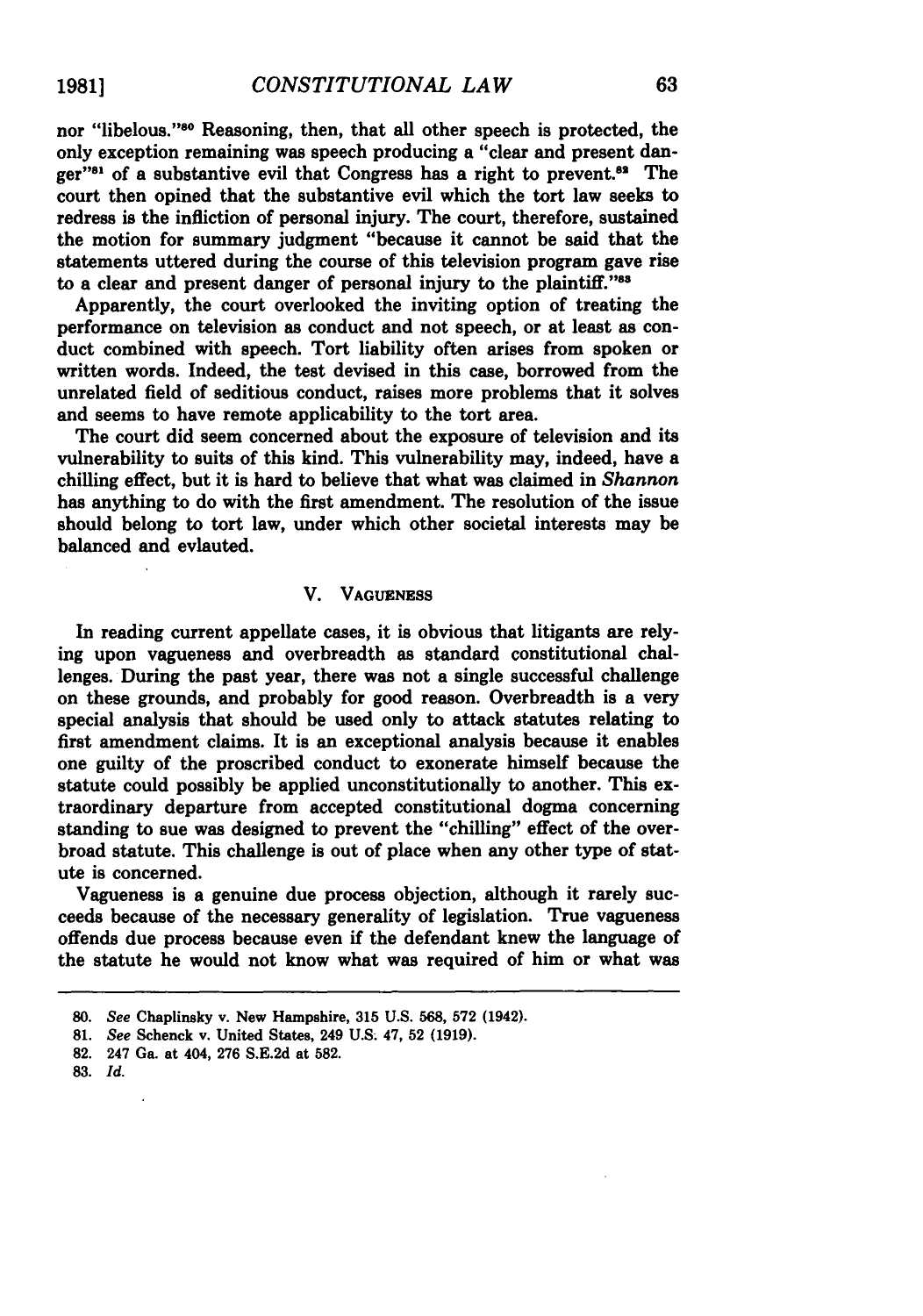forbidden to him. As has been indicated, most statutes must use general, sometimes even vague language. This arises from the nature of language. However, since statutes generally arise in a certain context, their meaning becomes clear. Occasionally, **by** inadvertence, a statute may contradict itself or be cancelled out when read with other statutes. This, of course, would offend due process, but these are rare situations.

For example, in *Hall v. Chastain*,<sup>84</sup> defendant argued that Columbus City Code section **20-9.18** was unconstitutionally vague. The ordinance provides that "the operator of a motor vehicle at all times shall operate the vehicle in a manner which is safe for the condition on the highways, streets, alleys, driveways, bridges, viaducts, or underpasses, so they do not collide with stationary objects legally on or adjacent to the right of way."<sup>55</sup> The court rejected the challenge, finding that the ordinance is not greatly different from the rule of ordinary care that would apply in the absence of a statute.

In *State v. Hudson*.<sup>86</sup> defendant contended that Georgia Code Ann. section 26-1808.1<sup>87</sup> was unconstitutionally vague. It provides:

Any architect, landscape architect, engineer, contractor, subcontractor, or other person who, with intent to defraud, shall use the proceeds of any payment made to him on account of improving certain real property for any other purpose then [sic] to pay for labor or service performed on, or materials furnished **by** his order for this specific improvement, while any amount for which he may be or become liable for such labor, services, or materials remains unpaid shall be guilty of a felony . **. . ,** or upon the recommendation of the jury, or in the discretion of the trial judge, punished for a misdemeanor **.... A** failure to pay for material or labor furnished for such property improvements shall be prima facie evidence of intent to defraud.<sup>88</sup>

Concededly, this is not model drafting, but the court refused to declare it unconstitutionally vague on its face. "It is well established that vagueness challenges to statutes must be examined in the light of the facts of the case at hand."89

In Baker v. *State,'0* defendant challenged a section of the Georgia Criminal Code as unconstitutionally vague when it prohibited maliciously causing bodily harm to another "by seriously disfiguring his body."<sup>91</sup> The

<sup>84. 246</sup> Ga. **782, 273 S.E.2d** 12 **(1980).**

**<sup>85.</sup>** COLuMBus, **GA., CODE** § **20-9.18 (1971).**

**<sup>86.</sup>** 247 Ga. **136, 273 S.E.2d 616 (1981).**

**<sup>87.</sup> GA. CODE ANN.** § **26-1808.1 (1977).**

<sup>88.</sup> *Id.*

<sup>89.</sup> United States v. Magurie, 419 U.S. 544, 550 (1975).

<sup>90. 246</sup> Ga. 317, 271 S.E.2d 360 (1980).

<sup>91.</sup> **GA. CODE ANN.** § 26-1305 (1977).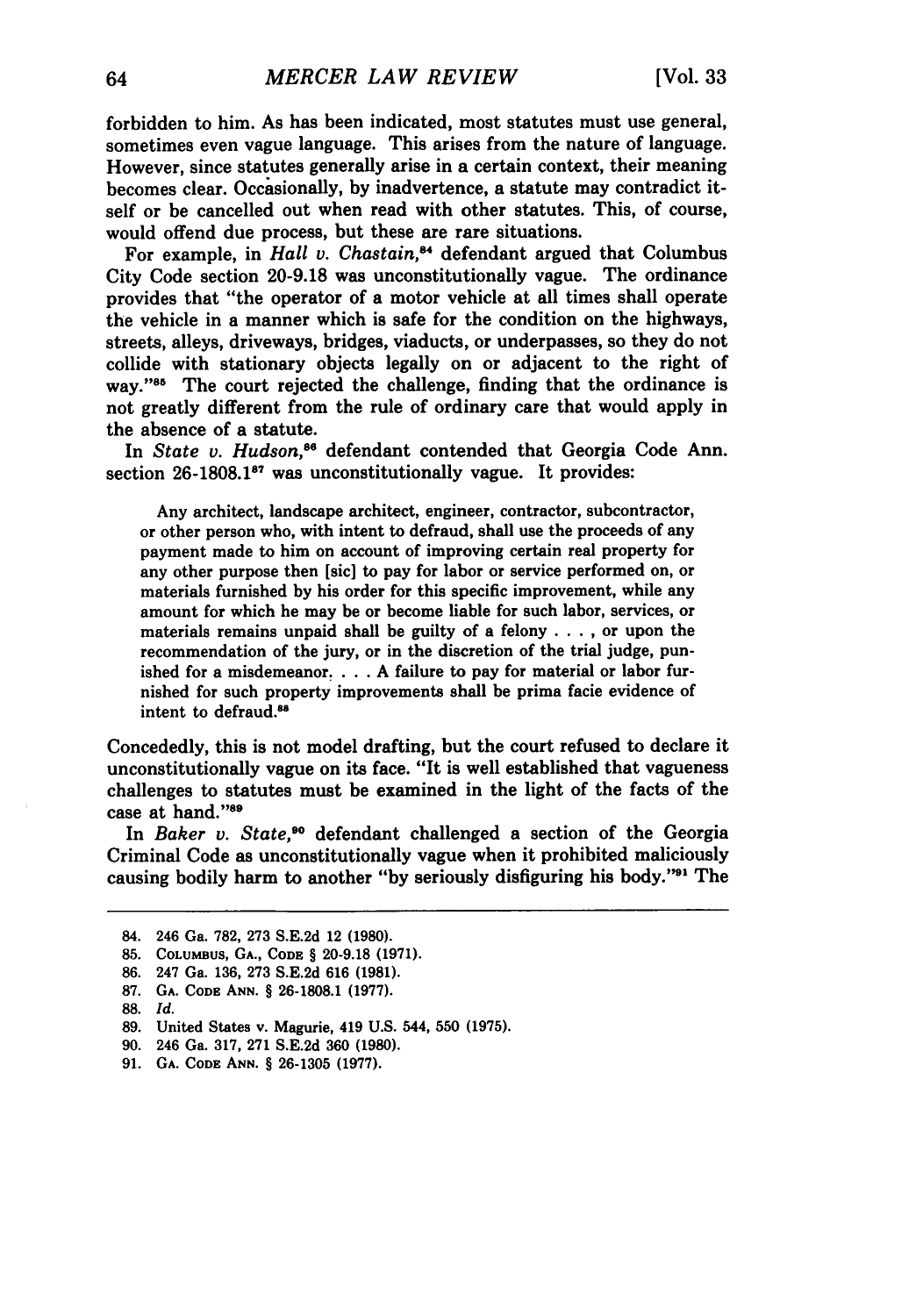evidence showed that defendant hit his mother-in-law, breaking her nose, and causing injuries which required twenty-five stitches. The court rejected the vagueness challenge because the statute gave defendant due notice that it prohibited the acts for which he had been convicted.

In *Mayor of Hapeville v. Anderson*.<sup>92</sup> plaintiff attacked a city ordinance that limited alcoholic beverage licenses to one for each one thousand persons residing in the City of Hapeville. The trial court found that the ordinance "is not susceptible to interpretation"<sup>38</sup> because there was no precise standard as to how the population of Hapeville could be measured. Therefore, the ordinance was held void for vagueness.

The supreme court reversed the trial court and held that the population of a municipality is a finite and definite number. The court cited the use of the United States Decennial Census in many state statutes. The census is a rational, logical, and consistent means of determining population when the word is used in a statute or ordinance.<sup>94</sup>

Another section of the state criminal code was challenged on vagueness grounds in *Byrdsong v. State."* The statute reads:

**A** person commits a misdemeanor when he carries to or while at a public gathering any explosive compound, firearm, or knife designed for the purpose of offense and defense. For the purpose of this section, "public gathering" shall include, but shall not be limited to **...** establishments at which alcholic beverages are sold for consumption on the premises. . . . 96

The defendant asserted that the statute failed to give a person of ordinary intelligence fair notice that his contemplated conduct is forbidden **by** the statute and there are no standards provided so that one might easily understand what is meant **by** "public gathering." The fact that the statute did not define all sorts of public gatherings did not render it unconstitutionally vague.

**<sup>92.</sup>** 246 Ga. **786, 272 S.E.2d 713 (1980).**

**<sup>93.</sup>** *Id.* at **786, 272 S.E.2d** at 714.

<sup>94.</sup> *Id.* at **787-88, 272 S.E.2d** at **715.**

**<sup>95.</sup>** 245 Ga. **336, 265 S.E.2d 15 (1980).**

**<sup>96.</sup> GA. CODE ANN.** § **26-2902 (1977).**